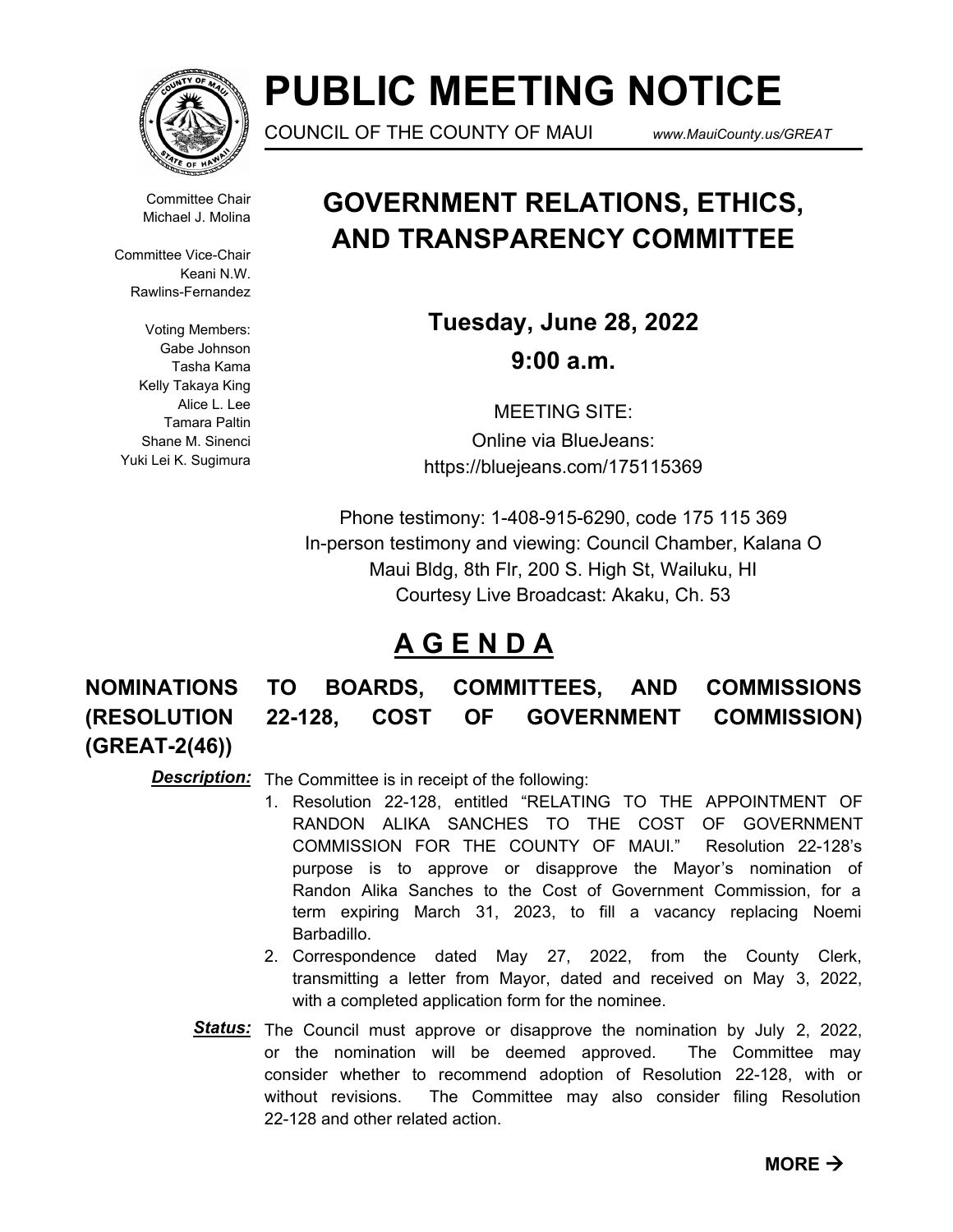# [Resolution 22-128](http://mauicounty.legistar.com/gateway.aspx?M=F&ID=8e85ba4e-20b3-4221-b3af-ddc11e125489.pdf)

[Correspondence from County Clerk 05-27-2022](http://mauicounty.legistar.com/gateway.aspx?M=F&ID=654825a7-c781-4b3e-9265-e5eaee3ba74e.pdf)

# **NOMINATIONS TO BOARDS, COMMITTEES, AND COMMISSIONS (RESOLUTION 22-129, COST OF GOVERNMENT COMMISSION) (GREAT-2(47))**

# **Description:** The Committee is in receipt of the following:

- 1. Resolution 22-129, entitled "RELATING TO THE APPOINTMENT OF POERAVA U'ILANI TEHIVA TO THE COST OF GOVERNMENT COMMISSION FOR THE COUNTY OF MAUI." Resolution 22-129's purpose is to approve or disapprove the Mayor's nomination of Poerava U'ilani Tehiva to the Cost of Government Commission, for a term expiring March 31, 2024, to fill a vacancy replacing Susan Pu.
- 2. Correspondence dated May 27, 2022, from the County Clerk, transmitting a letter from Mayor, dated and received on May 9, 2022, with a completed application form for the nominee.
- Status: The Council must approve or disapprove the nomination by July 8, 2022, or the nomination will be deemed approved. The Committee may consider whether to recommend adoption of Resolution 22-129, with or without revisions. The Committee may also consider filing Resolution 22-129 and other related action.

[Resolution 22-129](http://mauicounty.legistar.com/gateway.aspx?M=F&ID=cd9e2ba6-ac02-4645-bb97-f7dc8a34ff45.pdf)

[Correspondence from County Clerk 05-27-2022](http://mauicounty.legistar.com/gateway.aspx?M=F&ID=5da5e33e-7907-442f-8856-423792f8e1bf.pdf)

# **NOMINATIONS TO BOARDS, COMMITTEES, AND COMMISSIONS (RESOLUTION 22-147, MAUI COUNTY CULTURAL RESOURCES COMMISSION) (GREAT-2(48))**

**Description:** The Committee is in receipt of the following:

- 1. Resolution 22-147, entitled "RELATING TO THE APPOINTMENT OF PATRICIA-HELEN KAHULUMEALANI LINDSEY MALUO-PEARSON TO THE MAUI COUNTY CULTURAL RESOURCES COMMISSION." Resolution 22-147's purpose is to approve or disapprove the Mayor's nomination of Patricia-Helen Kahulumealani Lindsey Maluo-Pearson to the Maui County Cultural Resources Commission, for a term expiring March 31, 2025, to fill a vacancy replacing Emily Spenser.
- 2. Correspondence dated June 8, 2022, from the County Clerk, transmitting a letter from Mayor, dated and received on May 19, 2022, with a completed application form for the nominee.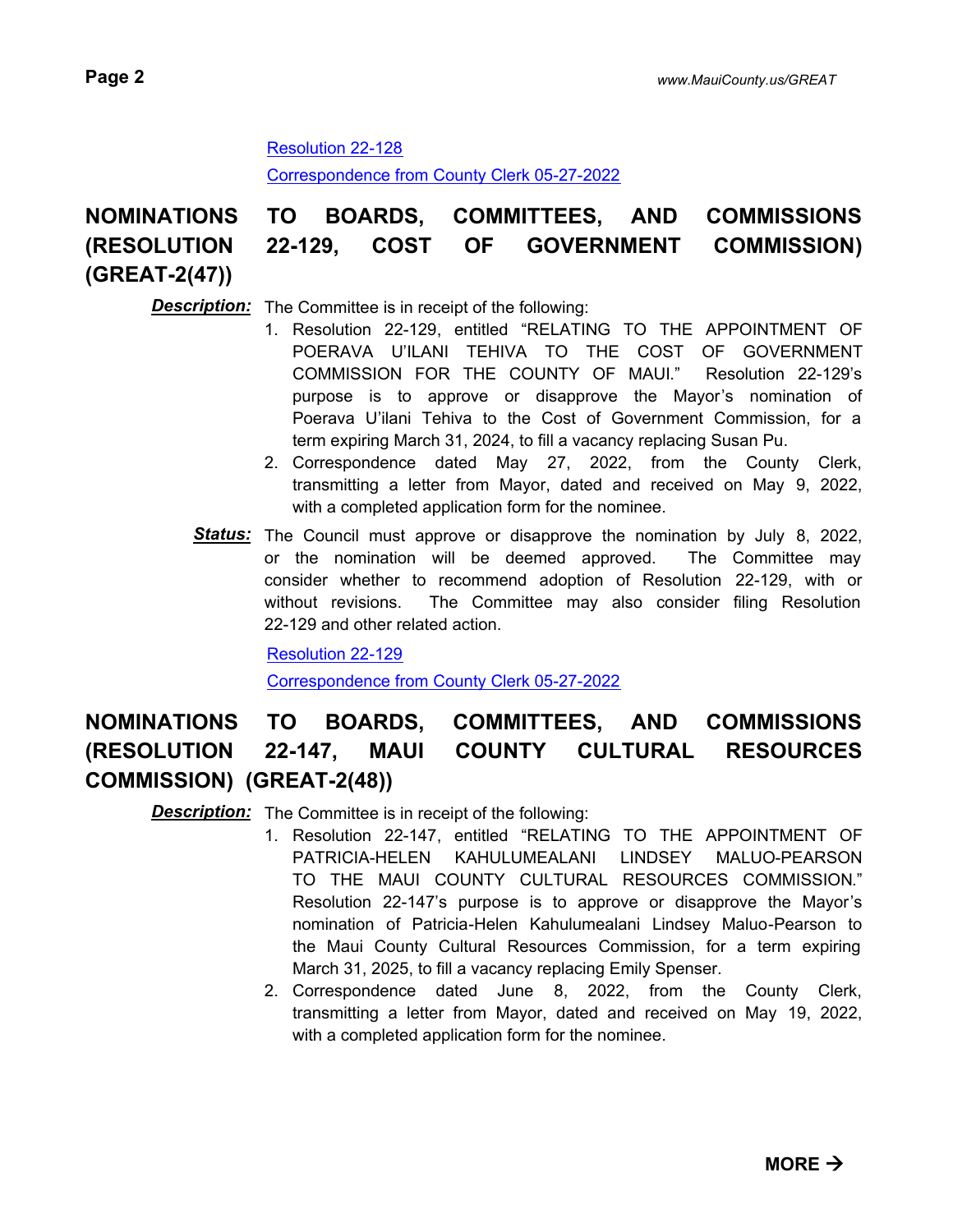Status: The Council must approve or disapprove the nomination by July 18, 2022, or the nomination will be deemed approved. The Committee may consider whether to recommend adoption of Resolution 22-147, with or without revisions. The Committee may also consider filing Resolution 22-147 and other related action.

[Resolution 22-147](http://mauicounty.legistar.com/gateway.aspx?M=F&ID=30577273-a9af-483a-88fd-e9da85245d28.pdf)

[Correspondence from County Clerk 06-08-2022](http://mauicounty.legistar.com/gateway.aspx?M=F&ID=b9ccb8f2-2f25-4c48-859c-87639103c075.pdf)

**NOMINATIONS TO BOARDS, COMMITTEES, AND COMMISSIONS (RESOLUTION 22-148, BOARD OF VARIANCES AND APPEALS) (GREAT-2(50))**

**Description:** The Committee is in receipt of the following:

- 1. Resolution 22-148, entitled "RELATING TO THE APPOINTMENT OF EDWARD JAMES RICKORD TO THE BOARD OF VARIANCES AND APPEALS FOR THE COUNTY OF MAUI." Resolution 22-148's purpose is to approve or disapprove the Mayor's nomination of Edward James Rickord to the Board of Variances and Appeals, for a term expiring March 31, 2024, to fill a vacancy replacing Emmanuel Baltazar.
	- 2. Correspondence dated June 8, 2022, from the County Clerk, transmitting a letter from Mayor, dated and received on May 31, 2022, with a completed application form for the nominee.
- Status: The Council must approve or disapprove the nomination by July 30, 2022, or the nomination will be deemed approved. The Committee may consider whether to recommend adoption of Resolution 22-148, with or without revisions. The Committee may also consider filing Resolution 22-148 and other related action.

[Resolution 22-148](http://mauicounty.legistar.com/gateway.aspx?M=F&ID=e7c1da8f-98ab-42df-8cae-55eb5514a279.pdf)

[Correspondence from County Clerk 06-08-2022](http://mauicounty.legistar.com/gateway.aspx?M=F&ID=75e3925a-8fce-4a04-8b00-02d8625fa9b7.pdf)

# **RESOLUTION 22-158, RELATING TO AUTHORIZING PROCEEDINGS IN EMINENT DOMAIN FOR THE ACQUISITION OF REAL PROPERTY LOCATED AT 5385 LOWER HONOAPIILANI ROAD (LAHAINA) (GREAT-58)**

**Description:** The Committee is in receipt of Resolution 22-158, entitled "AUTHORIZING PROCEEDINGS IN EMINENT DOMAIN FOR THE ACQUISITION OF REAL PROPERTY LOCATED AT 5385 LOWER HONOAPIILANI ROAD, LAHAINA, MAUI, HAWAII." Resolution 22-158's purpose is to authorize proceedings in eminent domain to acquire the property identified for real property tax purposes as tax map key (2) 4-3-002:057 for public purposes.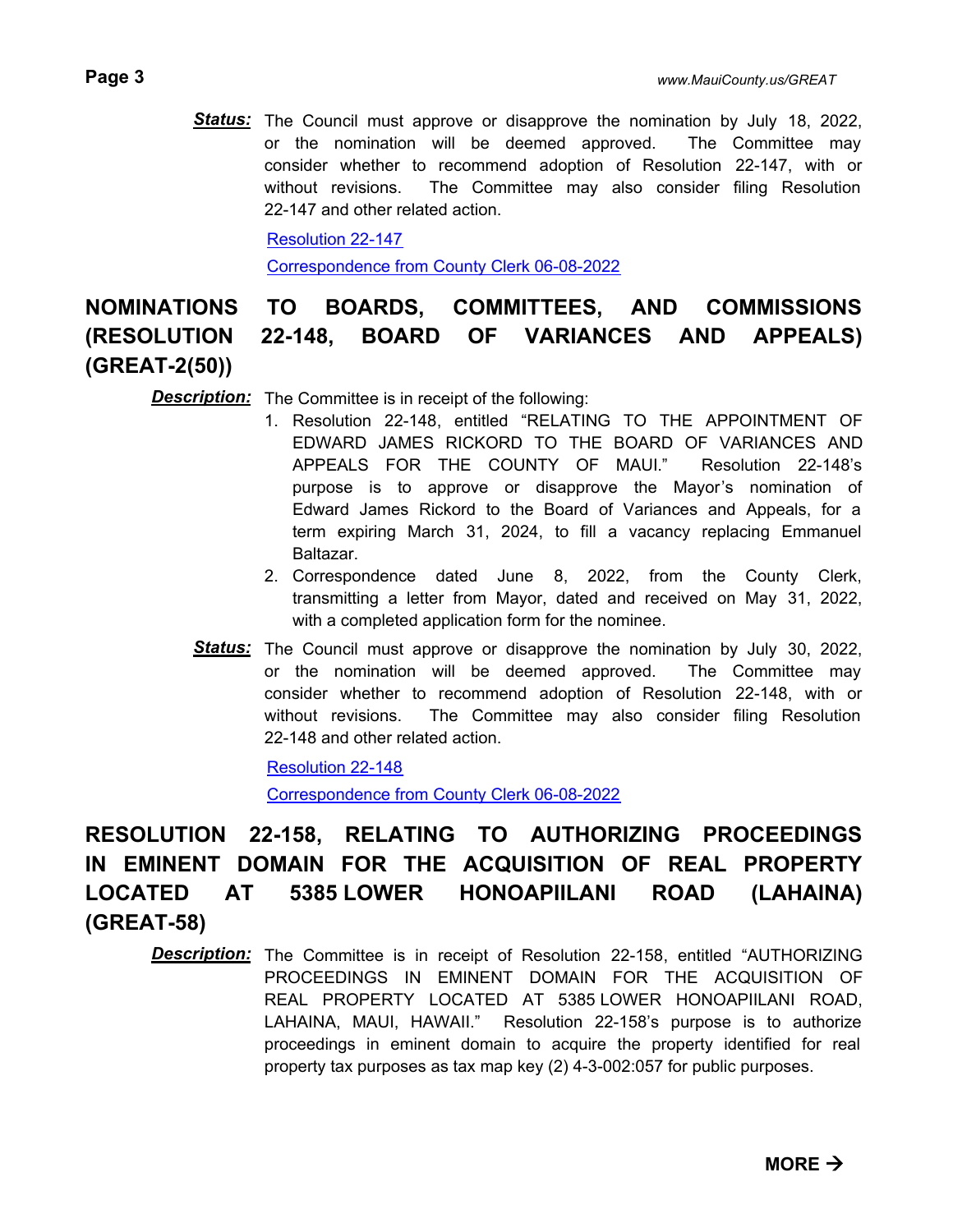- Status: The Committee may consider whether to recommend adoption of Resolution 22-158, with or without further revisions. The Committee may also consider the filing of Resolution 22-158 and other related action.
	- Note: With reference to this agenda item, one or more executive meetings are anticipated in accordance with Section 92-5(a)(4), Hawaii Revised Statutes, to consult with legal counsel on questions and issues pertaining to the powers, duties, privileges, immunities, and liabilities of the County, the Council, and the Committee.

[Resolution 22-158](http://mauicounty.legistar.com/gateway.aspx?M=F&ID=ae7c360f-0c22-491e-8d56-9b30ea9160b6.pdf)